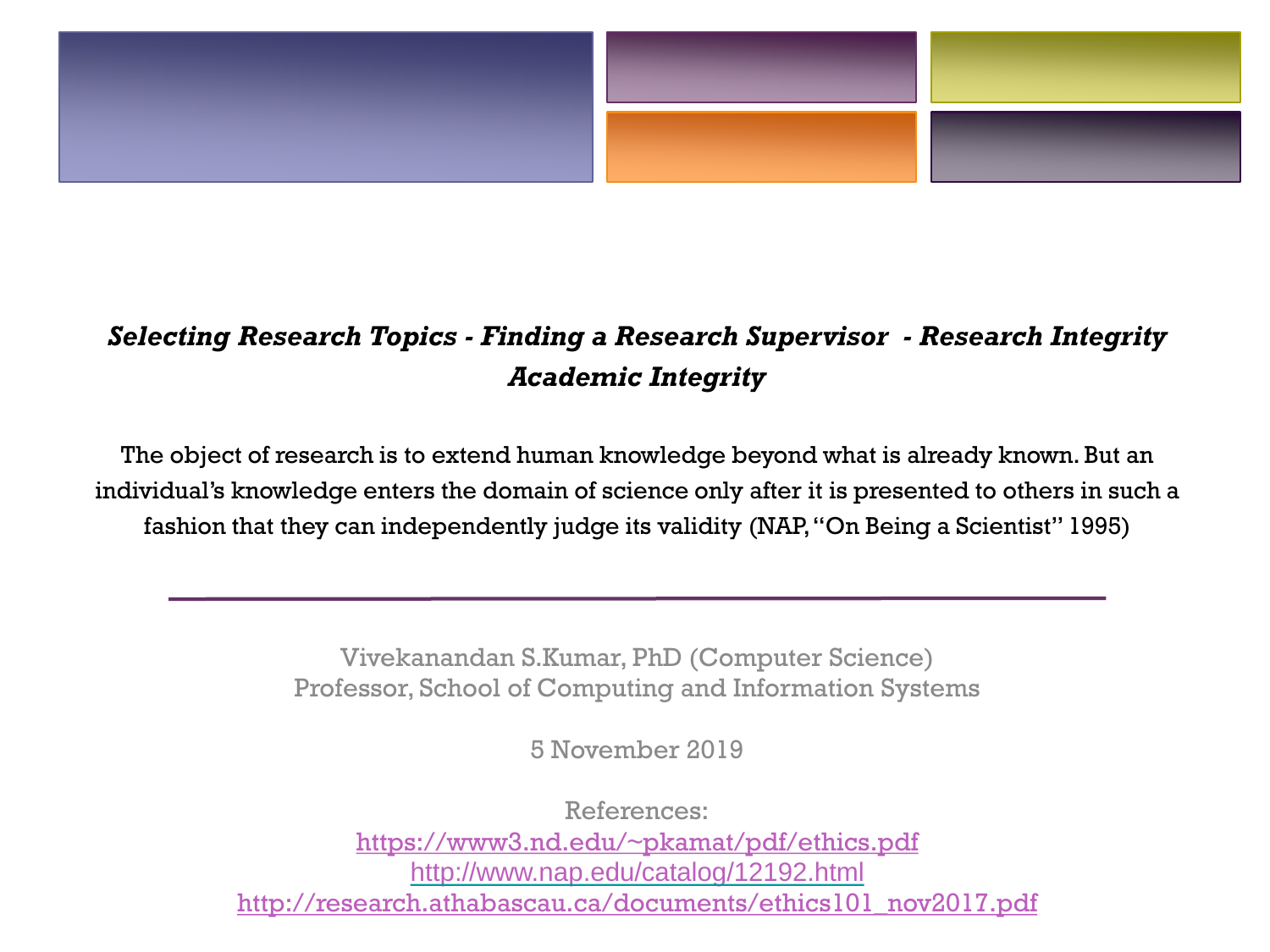#### Starting you Research

✦

- How to find a research topic?
- How to find a research supervisor? <https://triton2.athabascau.ca/research/graduate/viewTopics.php>
- When to take COMP 695 Research Methods course
- When to start essay, project or thesis?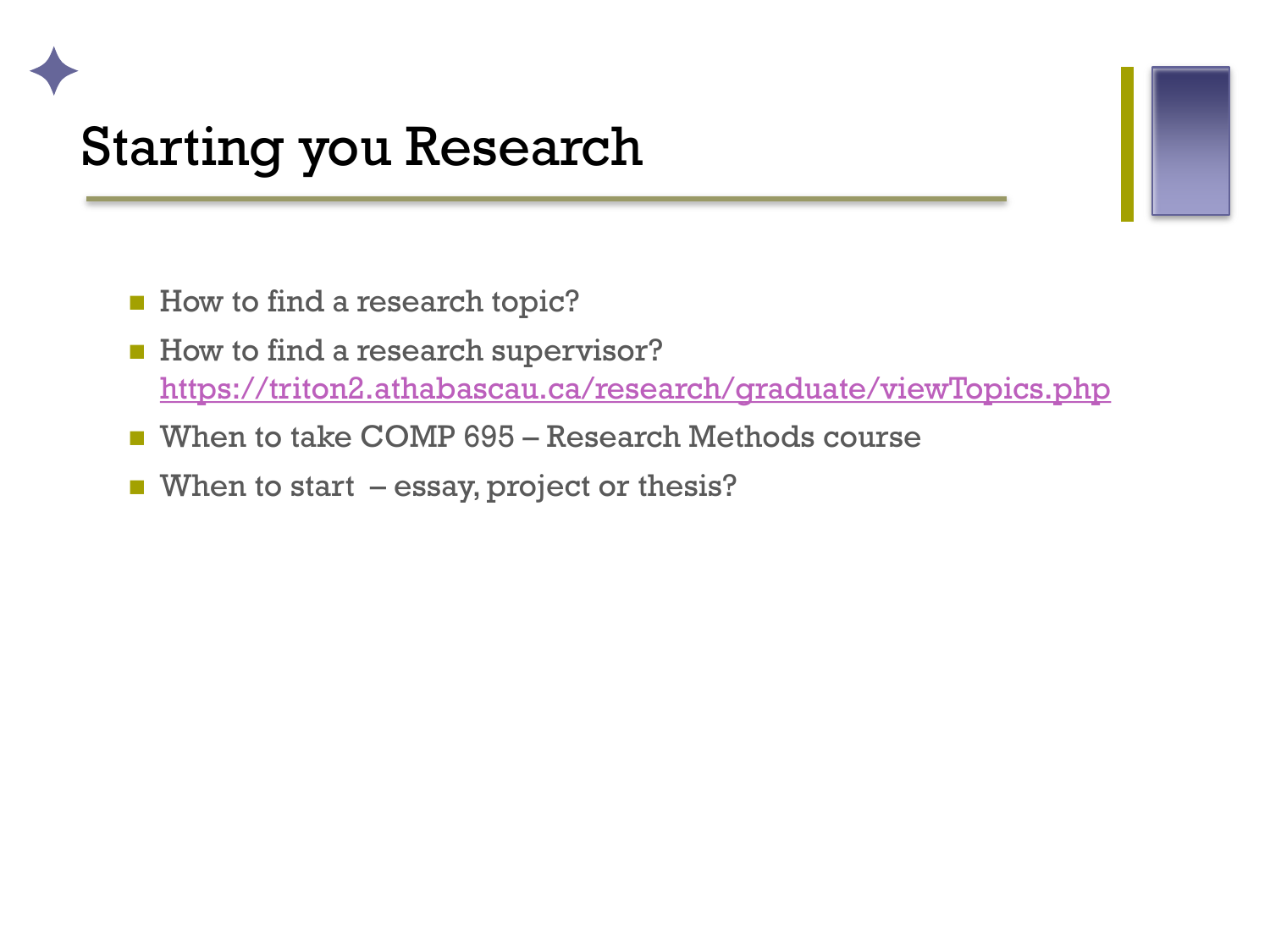## ✦ IP, Copyright, Patent

- **http://fgs.athabascau.ca/docs/Intellectual Property.pdf**
- http://fgs.athabascau.ca/docs/AU-[IPGuidelines.Approved.08.09.16.pdf](http://fgs.athabascau.ca/docs/AU-IPGuidelines.Approved.08.09.16.pdf) (IP, copyright, patent,…)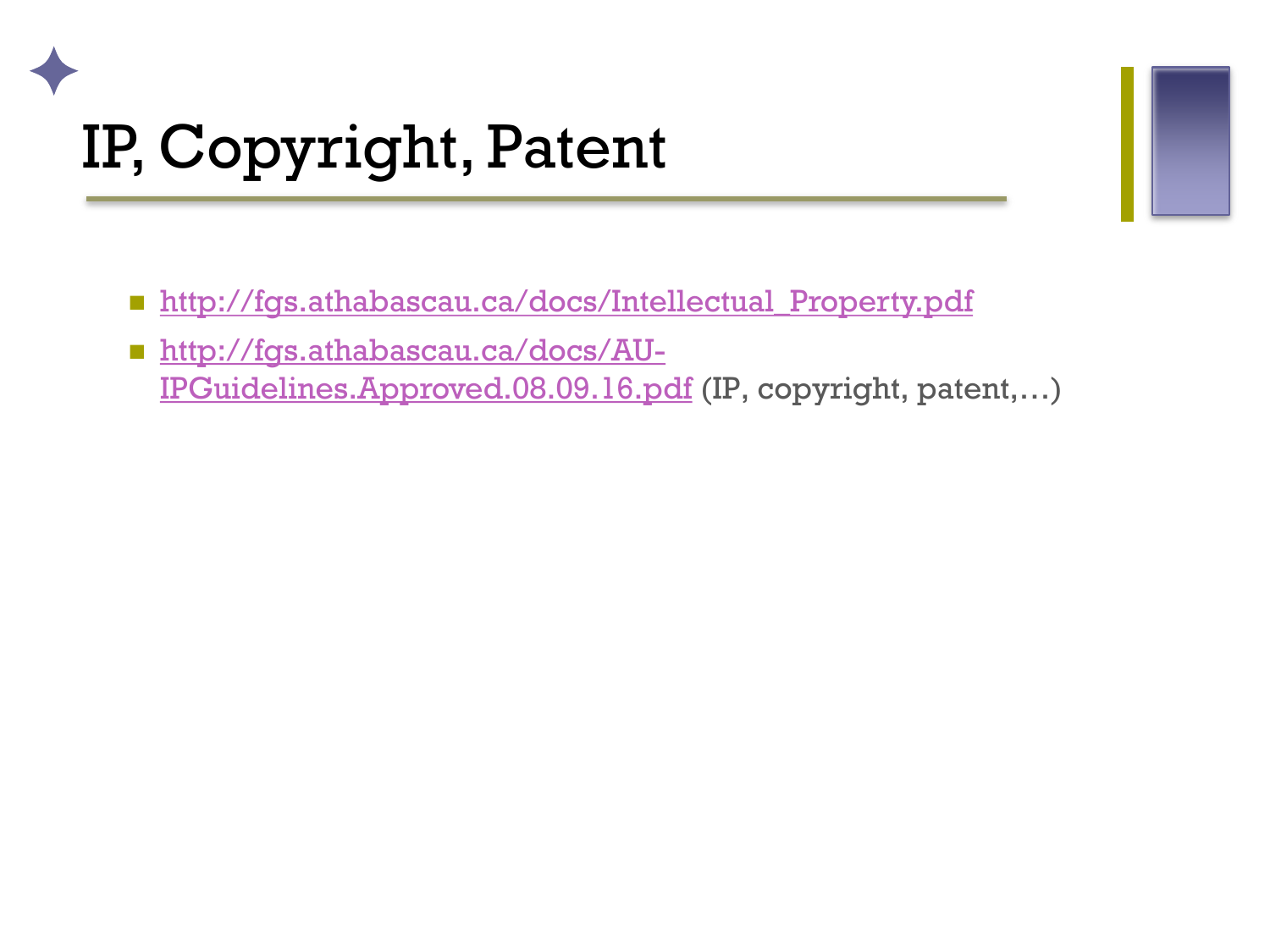



#### **Who owns research data?**

(From ORI <http://ori.dhhs.gov/education/products/RCR>

intro/c02/0c2.html )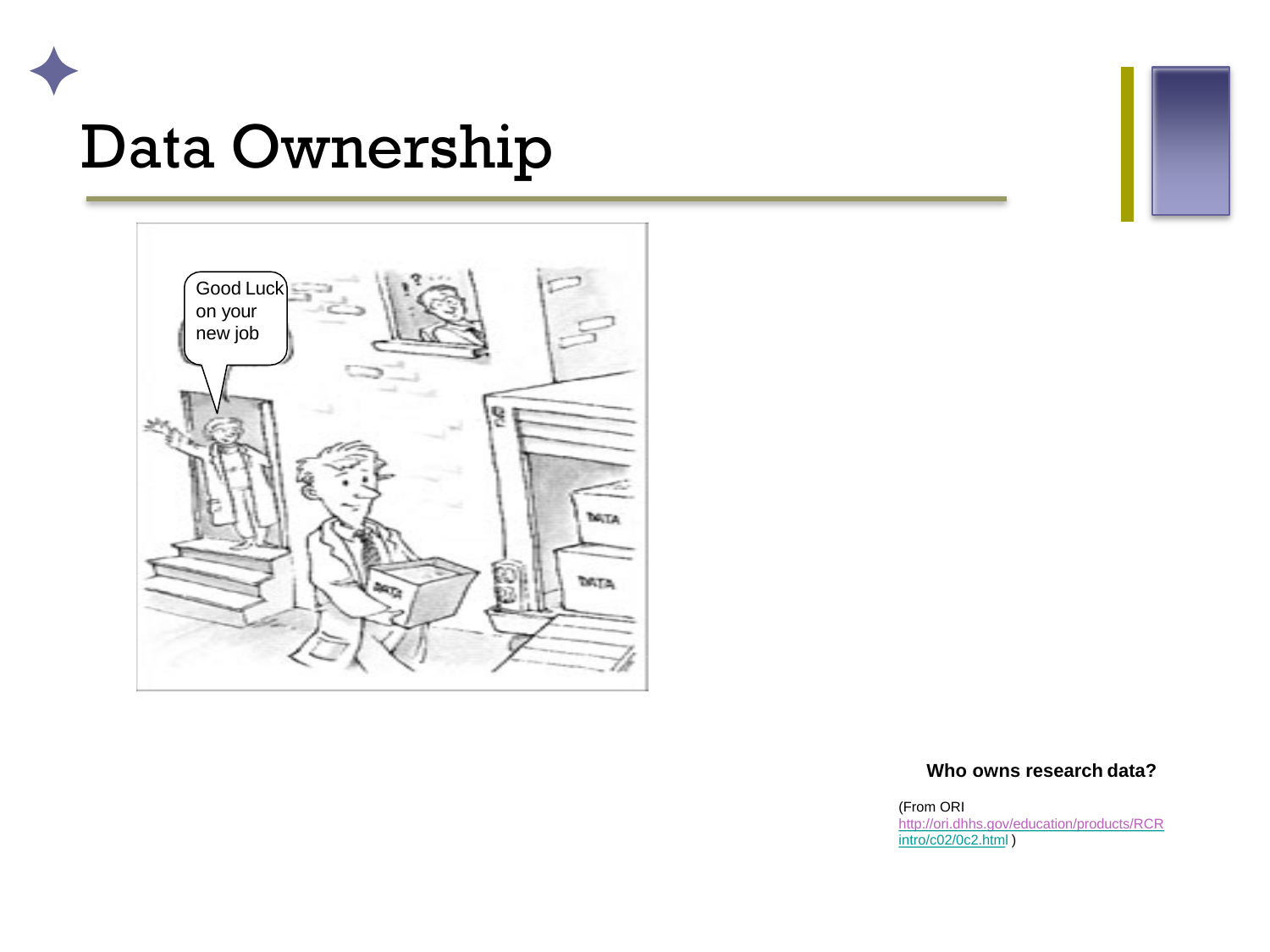#### ✦ Authorship

- Policies at most scientific journals state that a person should be listed as the author of a paper only if that person made a direct and substantial intellectual contribution to the design of the research, the interpretation of the data, or the drafting of the paper.
- The acknowledgments section can be used to thank those who indirectly contributed to the work.



(From ORI <http://ori.dhhs.gov/education/products/RCR> intro/c02/0c2.html )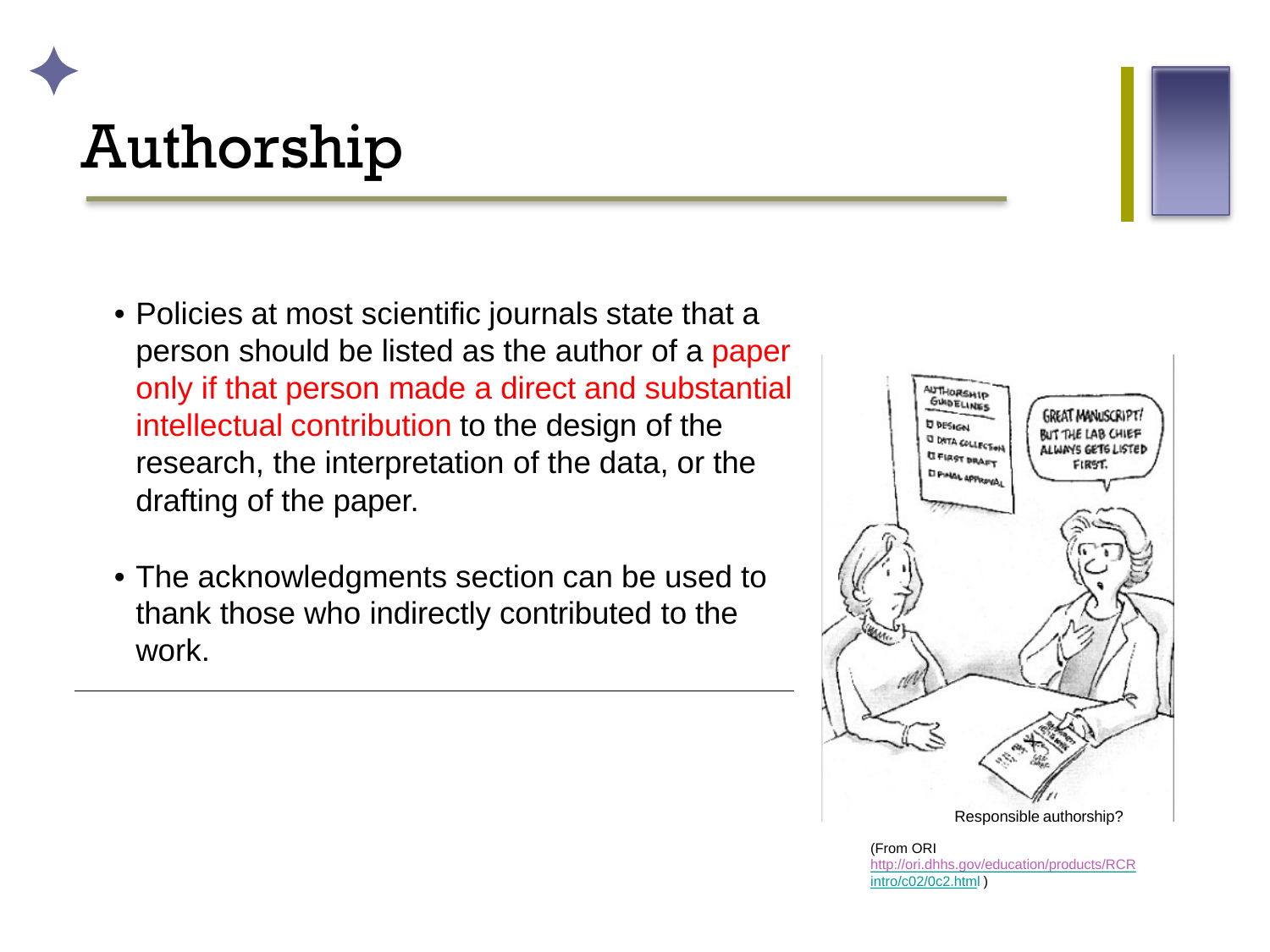#### ✦ What is publishable?

- Papers that report **"original and significant" findings** that are likely to be of interest to a broad spectrum of its readers
- Papers that are **well organized and well written**, with clear statements regarding how the findings relate to and advance the understanding/development of the subject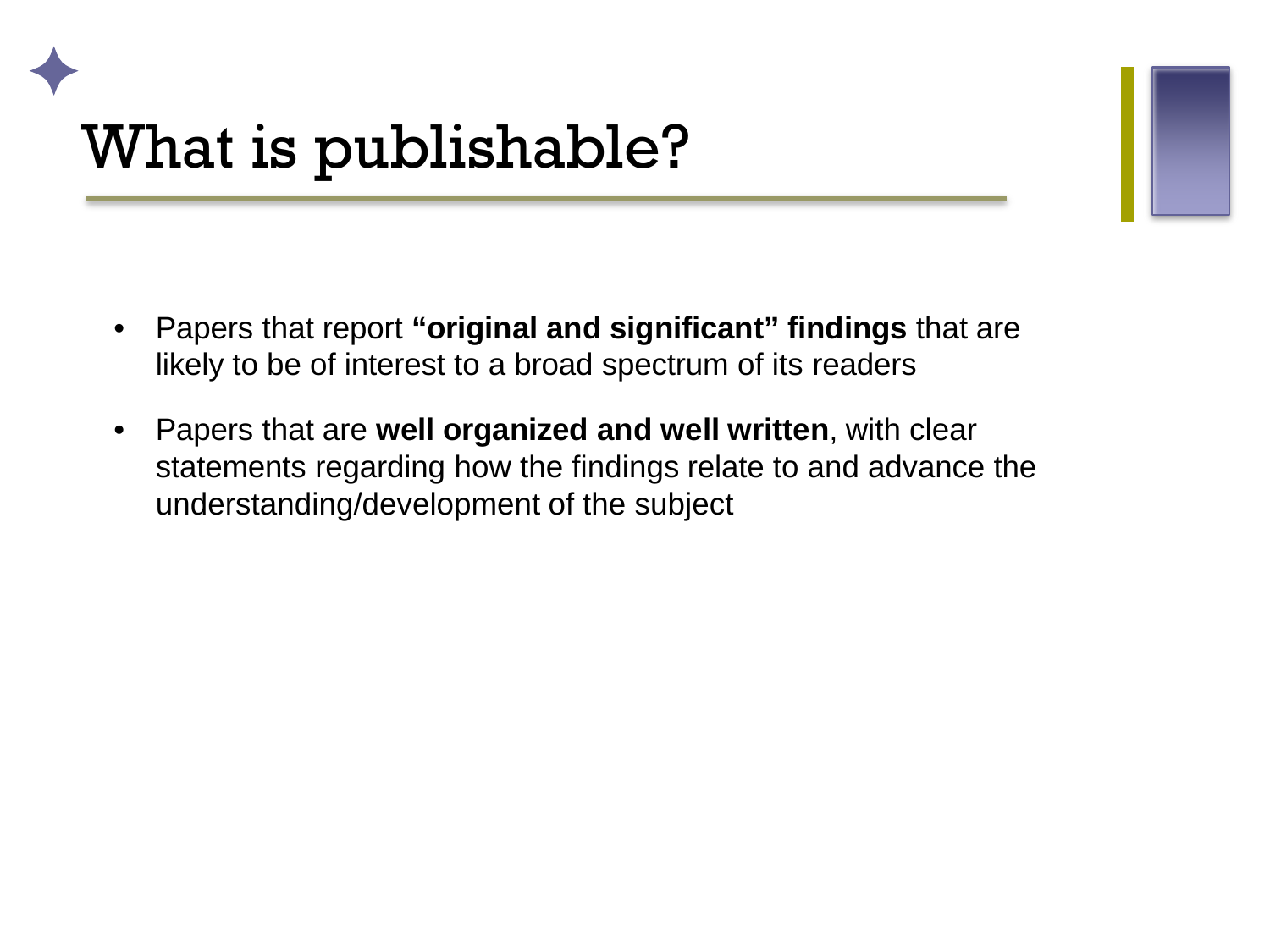#### ✦ Research Misconduct

Research misconduct means **Fabrication, Falsification, or Plagiarism (FFP)** in proposing, performing, or reviewing research, or in reporting research results.

(a) Fabrication is making up data or results and recording or reporting them.

(b) Falsification is manipulating research materials, equipment, or processes, or changing or omitting data or results such that the research is not accurately represented in the research record.

(c) Plagiarism is the appropriation of another person's ideas, processes, results, or words without giving appropriate credit. Self-Plagiarism

(d) Research misconduct does not include honest error or differences of opinion.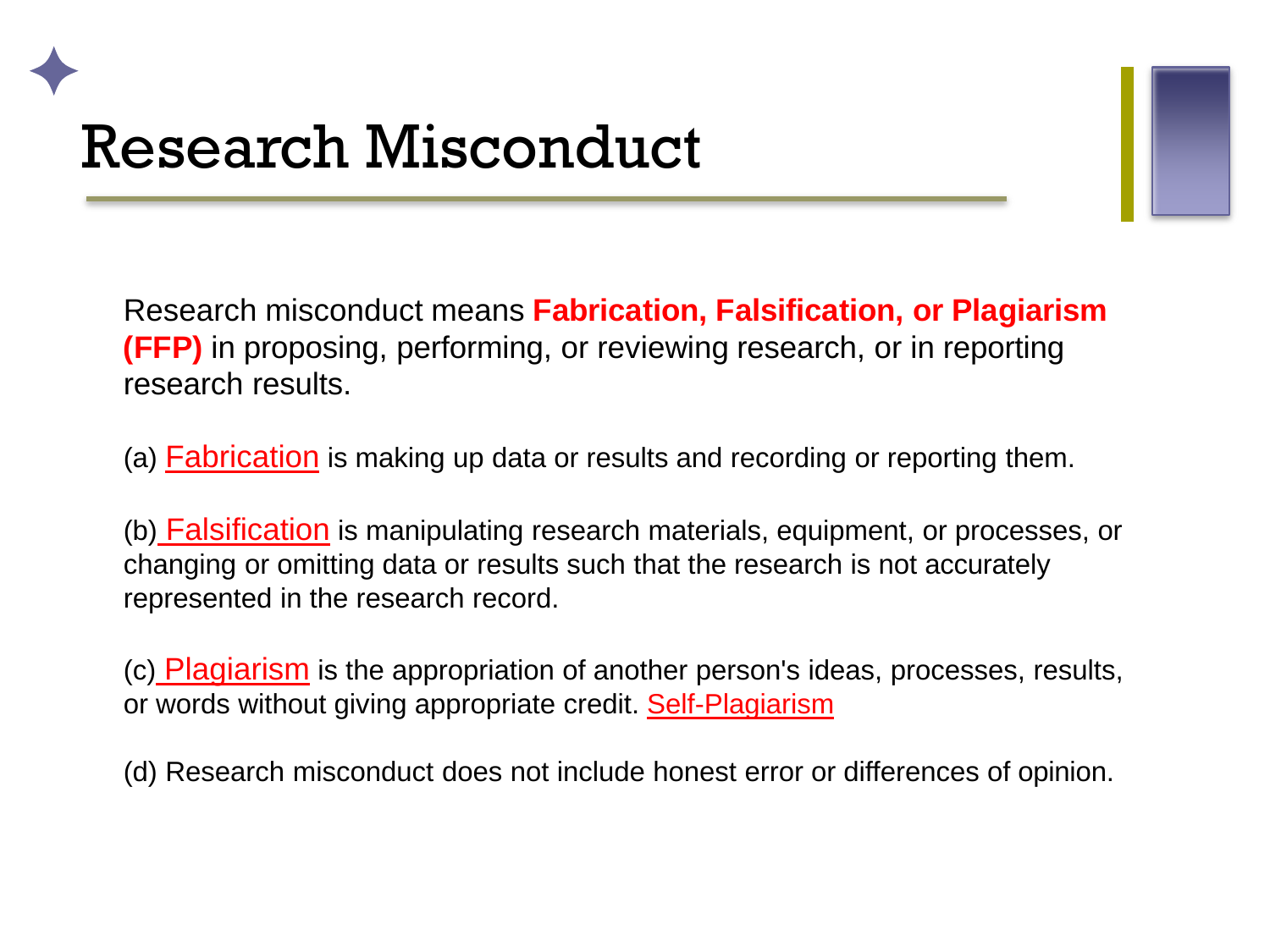#### ✦ Data Manipulation

Misleading data can also arise from poor experimental design or careless measurements as well as from improper manipulation.

When a mistake appears in a journal article or book, it should be corrected in a note, erratum (for a production error), or Additions/Corrections (From ORI) (From ORI)



<http://ori.dhhs.gov/education/products/RCR> intro/c02/0c2.html )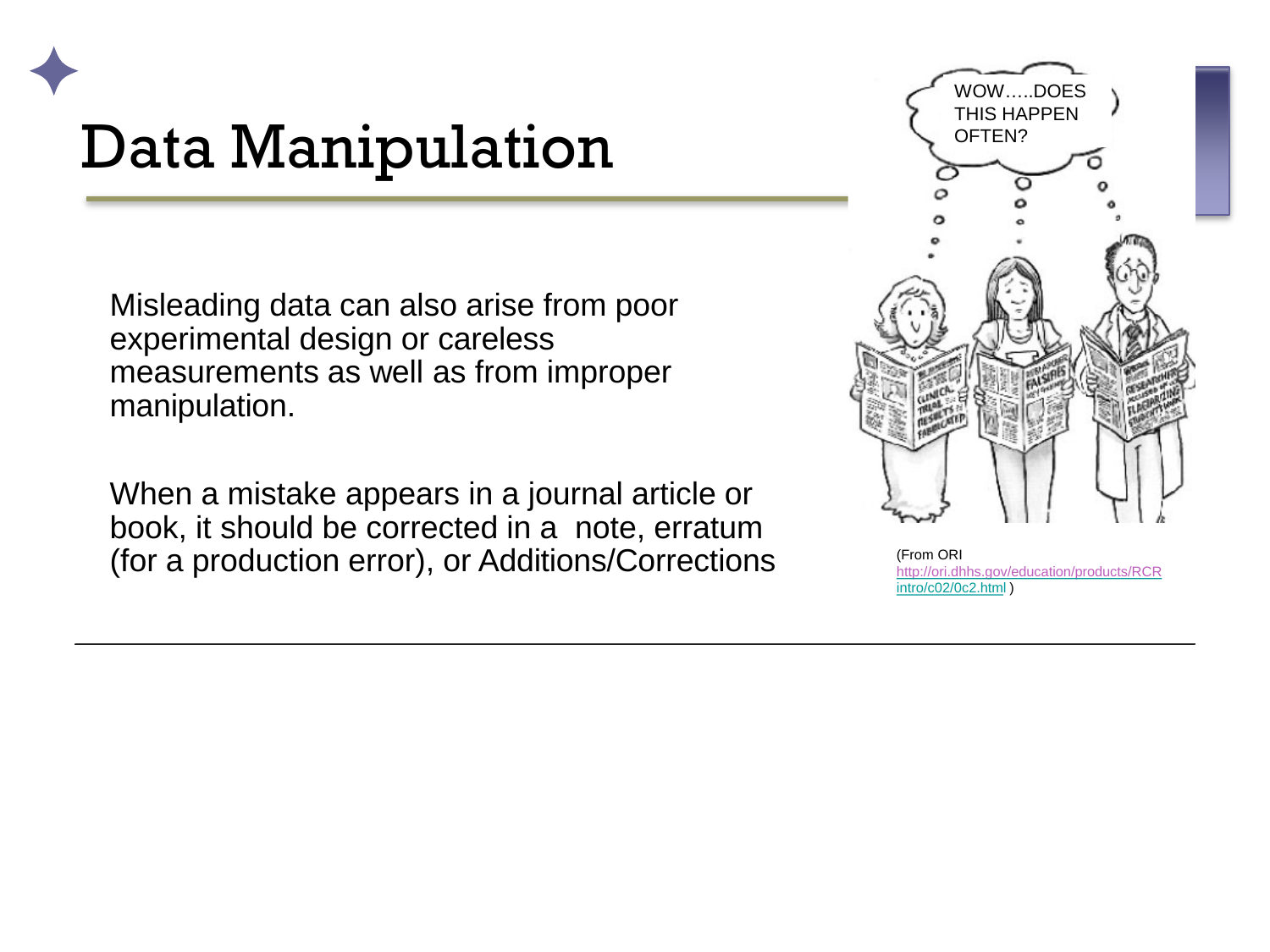### ✦ Good Record Keeping

It is your fundamental obligation to create and maintain an accurate, accessible, and permanent record of data.

Record and Share sufficient detail for others to check and replicate the work.

You may want to consider storing your raw data with BlockChains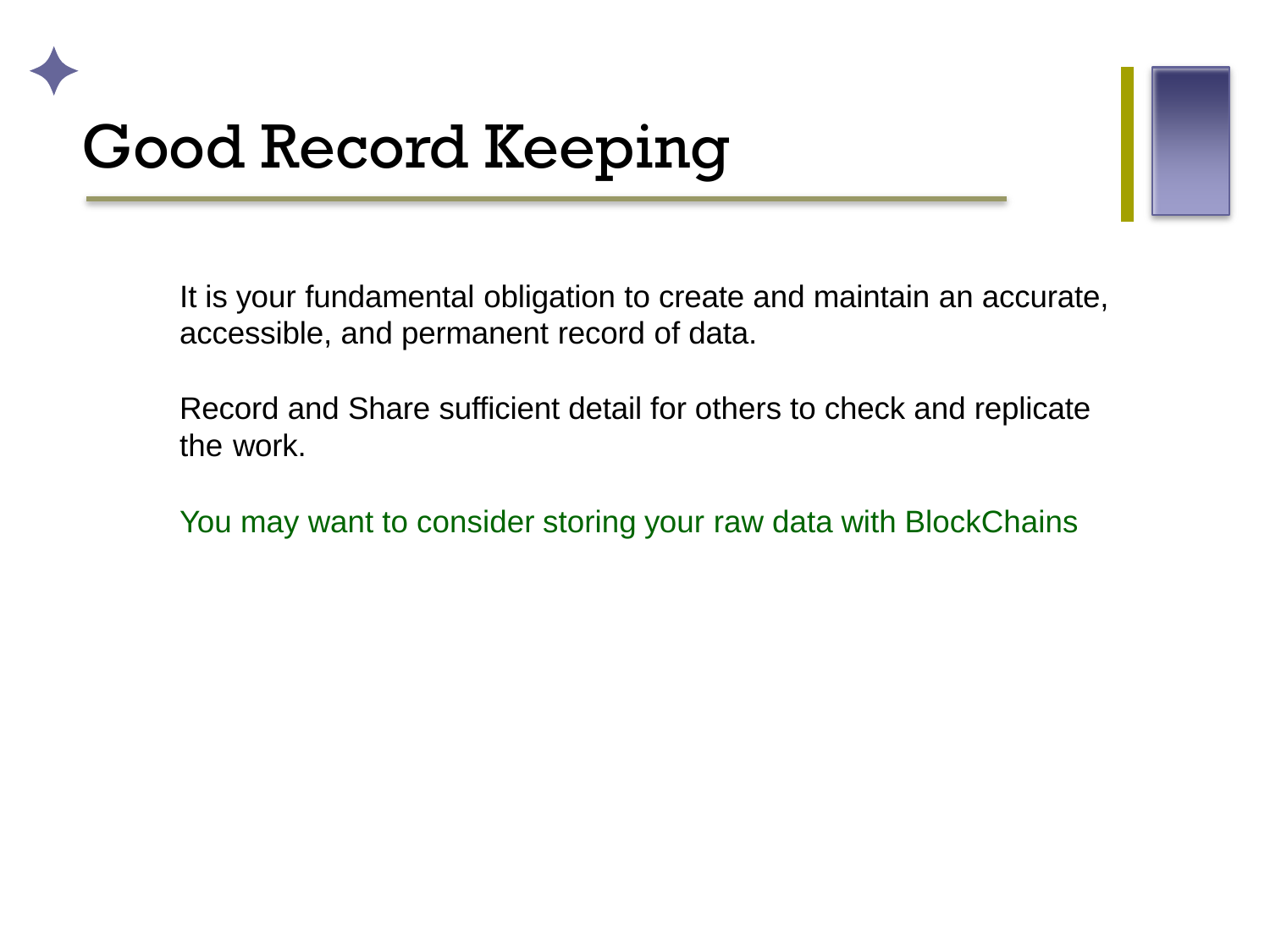#### Your (real) Impact Factor

| Impact Factor<br>(corrected) | # citations that<br># times your<br>actually trash<br>work is cited<br>your work | # times<br># times you were<br>you cited<br>cited just to pad<br>m.<br>yourself<br>the introduction<br>(nice try)<br>section | # citations the editor<br>pressured the<br>author to include to<br>increase the jour-<br>nal's impact factor |
|------------------------------|----------------------------------------------------------------------------------|------------------------------------------------------------------------------------------------------------------------------|--------------------------------------------------------------------------------------------------------------|
|                              | # original<br>articles you've<br>written                                         | # articles you were<br>included in out of<br>pity or politics                                                                | # not-so-original<br>articles you've<br>written<br>copied and pasted                                         |

JORGE CHAM @ 2008 WWW.PHDCOMICS.COM

# citations the editor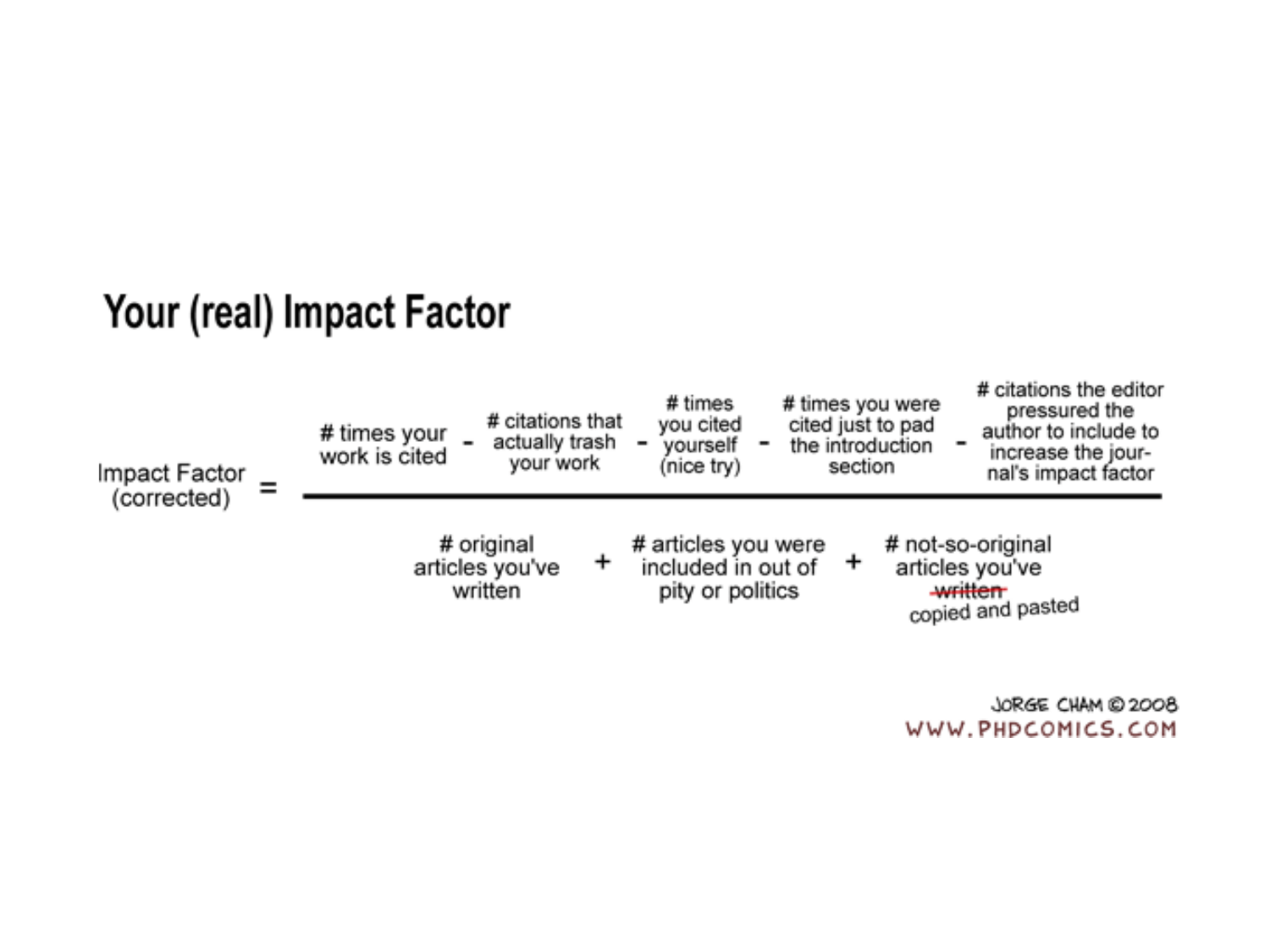#### ✦ Responsible research

Shun predatory journals and conferences

Shun plagiarism (TurnItIn, HelioBLAST)

Be on the edge of the research frontier

Be thorough with your research methods

Be ethically clean

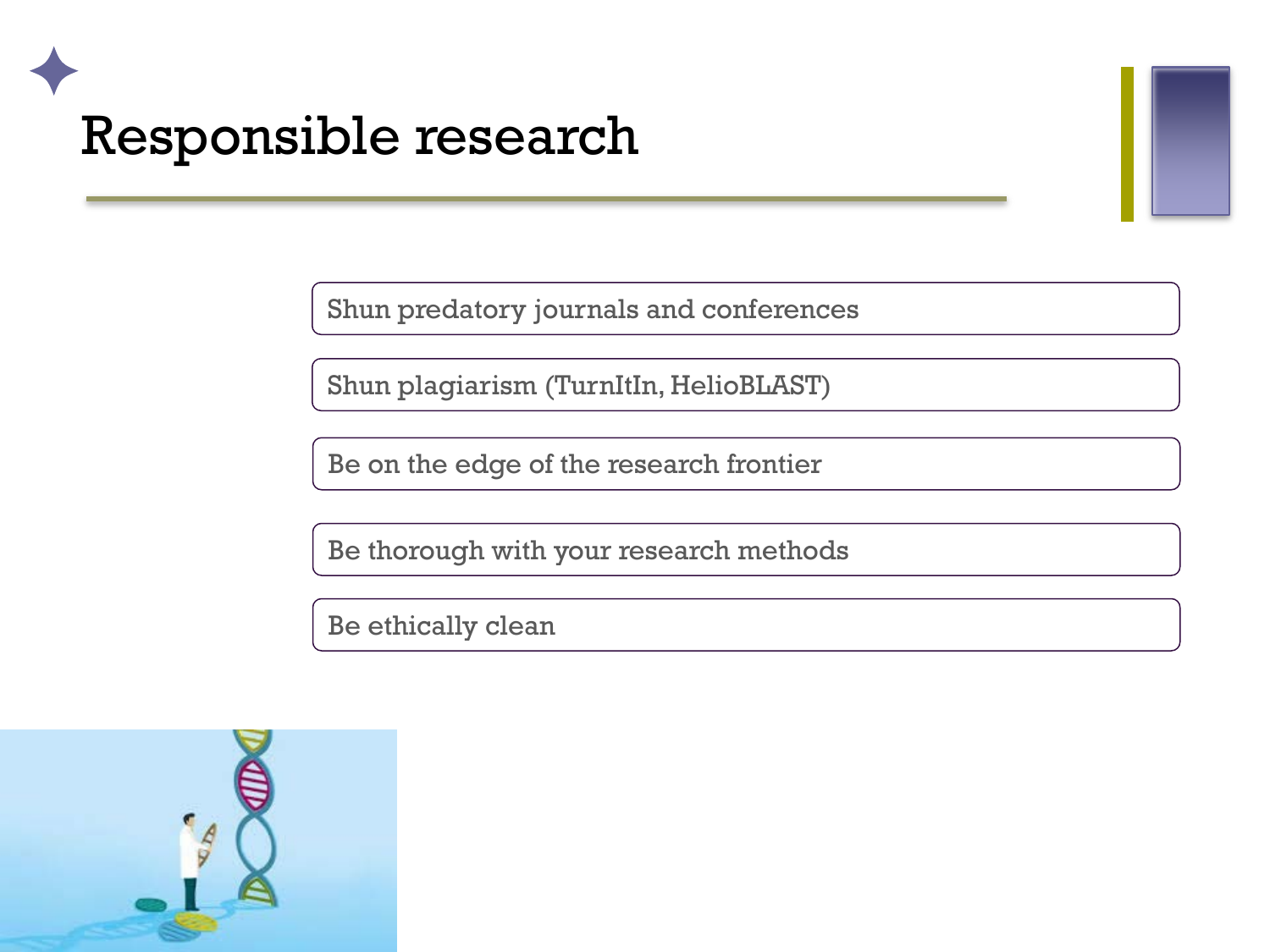#### Research Ethics – before starting research

- **Research involving living human participants; Research involving human** remains, cadavers, tissues, biological fluids, embryos or foetuses; Research about a living individual in the public arena if s/he is to be interviewed and/or private papers accessed; Research involving secondary use of data (use of data initially collected for another purpose) - health records, employee records, student records, computer listings, banked tissue - if any form of identifier is involved and/or if private information pertaining to individuals is involved; Quality assurance studies and program evaluations which address a research question.
- Greater than minimal risk  $=$  full Research Ethics Board review
- Minimal risk = delegated review or application for exemption
- **Research Ethics Portal (ALL applications) at** http://research.athabascau.ca/portal/index.php

✦

■ TCPS training - http://www.pre.ethics.gc.ca/eng/education/tutorial-<br>didacticiel/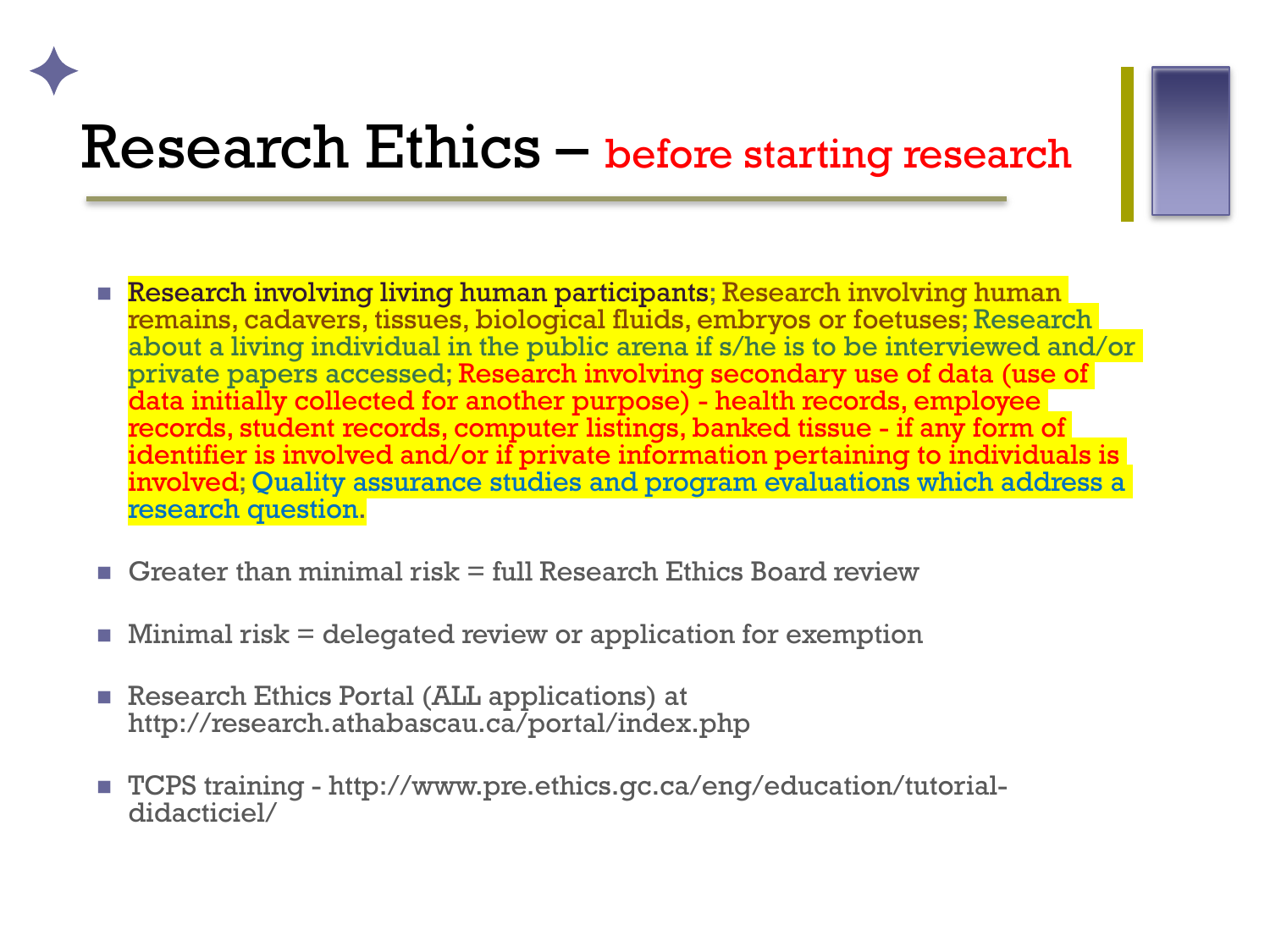### ✦ What doesn't require REB approval

- Research about individuals in the public arena using only publicly available or accessible records without contact with the individual/s.
- Research involving naturalistic observation in public venues.
- Quality assurance studies, program evaluations, performance reviews, and testing within normal educational and/or organizational requirements, to be used for assessment and/or improvement purposes; and there is no research question involved.
- Research based on review of published/publicly reported literature.
- Research involving secondary use of data (**Article 5.5**) which is provided without any identifier or group of identifiers which would allow attribution of private information to an individual.
- **Consulting, unless carried out under the auspices of the university.**